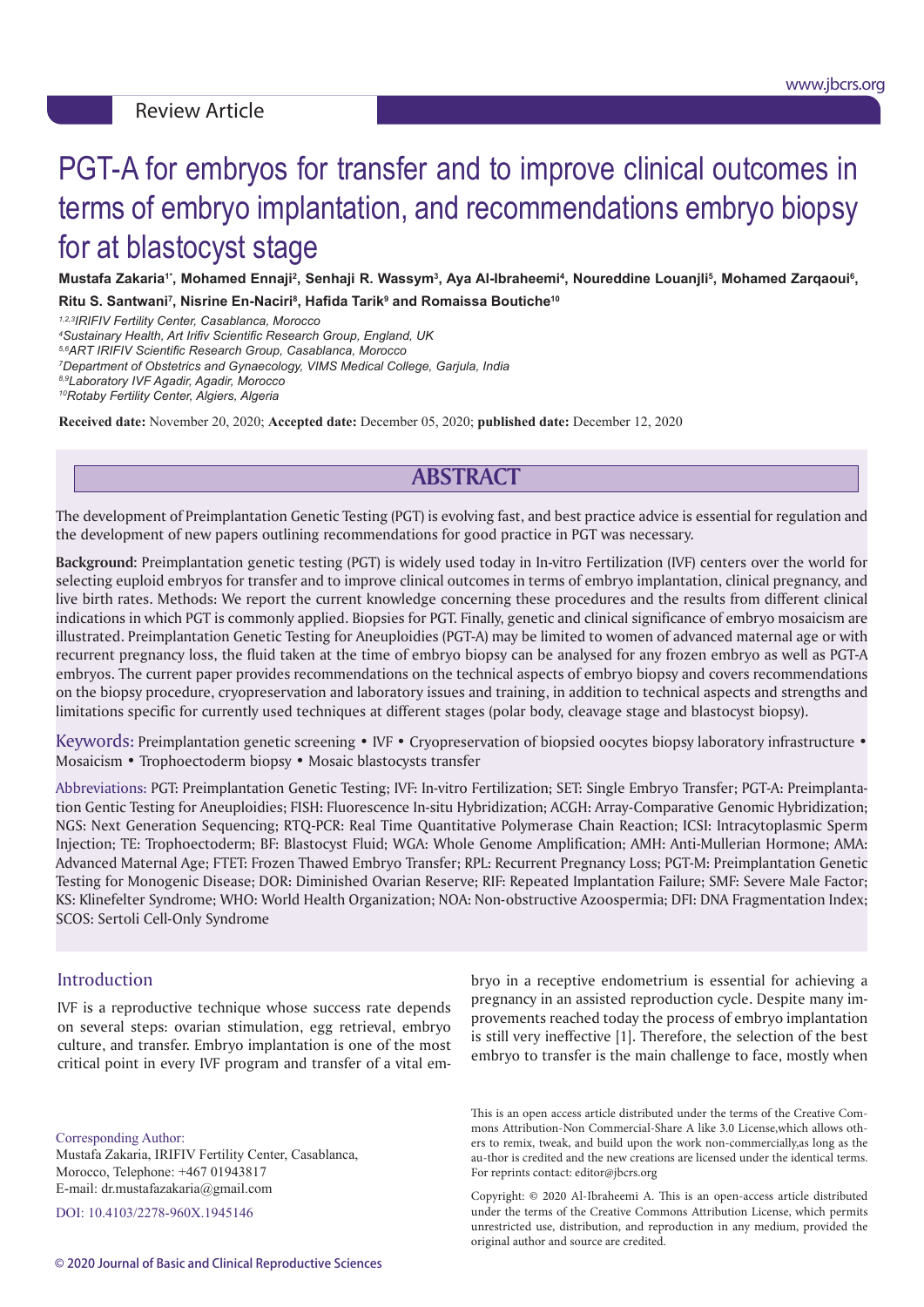a Single Embryo Transfer (SET) program is adopted for different clinical reasons. As currently practiced, the embryo that is chosen for transfer is selected on morphologic grading criteria, which has significant inter- and intraobserver variability [2]. At the cleavage stage, the number of cells, their symmetry, and the presence of cellular fragments are evaluated. At the blastocyst stage, the evaluated parameters are blastocyst expansion and the inner cell mass and trophoectoderm appearance. Today, there is a wide consensus that the microscopic appearance of an embryo is weakly correlated with its viability [3,4]. Thus, a variety of non-invasive methods, such as time-lapse imaging for embryo morphokinetics [5], proteomic [6], and metabolomic [7] study, was proposed to assess the embryo quality. Extending embryo culture to the blastocyst stage was shown to improve outcomes from SET [8], although morphologically normal blastocysts still retain a significant risk of aneuploidy [9– 12]. Therefore, the clinical outcomes from SET have been demonstrated to be lower in several randomized controlled trials performed to date and confirmed by subsequent meta-analysis [13,14]. The transfer of multiple embryos is frequently the previous terms of Preimplantation Genetic Diagnosis (PGD) and Preimplantation Genetic Screening (PGS) have been replaced by the term Preimplantation Genetic Testing (PGT), following a revision of terminology used in infertility care. PGT is defined as a test performed to analyse the DNA from oocytes (polar bodies) or embryos (cleavage stage or blastocyst) for HLA typing or for determining genetic abnormalities. This includes PGT for aneuploidy (PGT-A), PGT for monogenic/single gene defects (PGTM) and PGT for Chromosomal Structural Rearrangements (PGT-SR). PGT for chromosomal numerical aberrations of high genetic risk are included within PGT-SR in the data collections of the ESHRE PGT consortium. PGT began as an experimental procedure in the 1990s with Polymerase Chain Reaction (PCR)-based methods used for sex selection and the detection of monogenic diseases. Interphase Fluorescence In-situ Hybridisation (FISH) was introduced a few years later and became the standard method for sexing embryos and for detecting numerical and structural chromosomal aberrations. Genome-wide technologies began to replace the gold standard methods of FISH and PCR over the last decade and this trend was most apparent for PGT-A. PGTA has been carried out mainly for In-vitro Fertilization (IVF) patients with original aims of increasing pregnancy rates per embryo transfer and decreasing miscarriage rates. Other outcome measures such as increasing elective single embryo transfer and reduced time to pregnancy have been added more recently. Cited indications for PGT-A include Advanced Maternal Age (AMA), Recurrent Implantation Failure (RIF) and Severe Male Factor (SMF) and couples with normal karyotypes who have experienced Recurrent Miscarriage (RM). The value of the procedure for all IVF patients and/or appropriate patient selection remains an ongoing discussion, but this is outside the scope of this manuscript. The goal of this series of papers is to bring forward best practices to be followed in all types of PGT services, offering PGT-A as well as PGT-M and PGT-SR. In order to take PGT to the same high-quality level as routine genetic testing, guidelines for best practice have been designed by several societies. The PGD International Society has drafted guidelines (The Preimplantation Genetic Diagnosis International Society) while the

American Society for Reproductive Medicine reviewed PGT practice in the USA Practice Committee of the Society for Assisted Reproductive Technology and Practice Committee of the American Society for Reproductive Medicine (2008) and published several opinion papers (on blastocyst culture, embryo transfer and on PGT-A). The first guidelines of the ESHRE PGT Consortium were published in 2005, as one of the missions of the Consortium was to bring overall standardisation and improve quality standards. In collaboration with the Cytogenetics European Quality Assessment (CEQA) and the UK National External Quality Assessment Service (UKNEQAS), now together in Genomics Quality Assessment (GenQA), the ESHRE PGT Consortium also initiated External Quality Assessment (EQA) schemes to provide an independent evaluation of laboratories and help them improving their techniques and reports. A review of the original guidelines yielded four sets of recommendations on different aspects of PGT: One on the organisation of PGT and three relating to the methods used: embryo biopsy, amplification based testing and FISH-based testing. These four guidelines are now being updated and extended, taking into account the fast changes in the provision of PGT services. In these updated guidelines, the laboratory performing the diagnosis will be referred to as the PGT centre and the centre performing the IVF as the IVF centre. General aspects of PGT, including patient selection, counselling, pregnancy and children follow-up and transport PGT, will be covered in the paper on organisation of PGT. Technical recommendations for embryo biopsy and tubing will be covered in the paper on embryo biopsy. Recommendations for genetic testing will be covered in the papers on detection of numerical and structural chromosomal aberrations, and on detection of monogenic disorders. utilized in clinical practice to improve the chance of implantation, but this approach increases the risk of multiple pregnancies [15,16]. At the same time, several studies have demonstrated that embryo aneuploidy is the most important reason of IVF failure, enhancing the importance of Preimplantation Genetic Testing for Aneuploidies (PGT-A) as a method for selecting chromosomally healthy embryos [17-19]. Aneuploidies in human embryos are strictly correlated with female age [20] and are derived from chromosomal errors that can occur at different levels. Meiotic errors occur during oogenesis: the prolonged arrest of oocyte development in prophase results in a degradation of the meiotic apparatus. Mitotic errors happen after fertilization, usually during the first mitotic divisions and lead to embryo mosaicism. Sperm aneuploidies, generally correlated with sperm quality and DNA fragmentation, are less common if compared to oocytes ones, but their incidence in embryo aneuploidy is reported to be high [21]. PGT-A was introduced for the first time in the 1993 to select euploid embryos to transfer and improve assisted reproductive results [22]. However, the first generation PGT was demonstrated to be less effective in improving IVF Live Birth (LB) rates and reducing miscarriage rates [23] mainly due to the incomplete assessment of chromosomal status and undiagnosed mosaicism deriving from post-zygotic cleavage division errors in day-3 embryo [24]. In fact, in the beginning this screening was performed using Fluorescence In-situ Hybridization (FISH), which analyzed only a reduced number of chromosomes. The need to investigate embryos ploidy status led to the development of different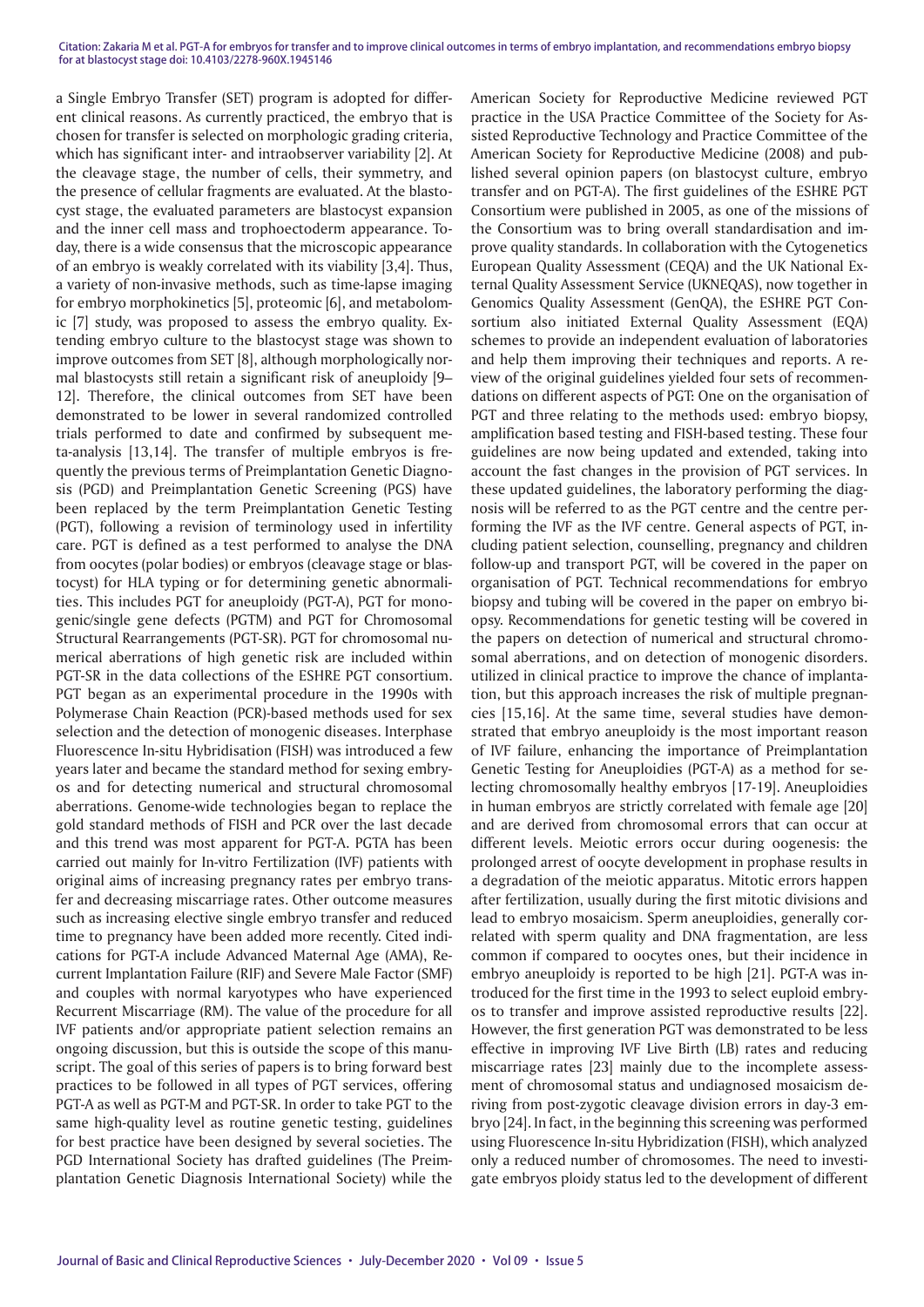techniques for the analysis of the whole chromosomal panel, such as Array-Comparative Genomic Hybridization (aCGH), Next Generation Sequencing (NGS), and Real Time Quantitative Polymerase Chain Reaction (rtq-PCR). The biopsies for the analysis can be removed from the oocyte, collecting the first and/or second polar body or from the cleavage stage embryo, removing some blastomeres or from the blastocyst, collecting some trophoectoderm cells. These techniques can be applied for different indications in which the transfer of euploid embryo might improve the clinical outcomes.

#### **Laboratory issues related to biopsy**

Prior to the biopsy procedure, work surfaces, equipment and materials should be cleaned and decontaminated with disinfectants with proven compatibility and efficacy for use in an IVF laboratory. During PGT-related procedures, protective clothing should be worn, including full surgical gown (clean, not sterile and changed regularly), hair cover/hat, face mask (covering nose and mouth) and preferably shoe covers or dedicated shoes. Gloves should be worn at all times and changed frequently. Gloves should be powder-free and well-fitting (e.g. nitrile, but not vinyl). Insemination and culture, Intracytoplasmic Sperm Injection (ICSI) is preferable for PGT, to minimise the risk of both maternal contamination from residual cumulus cells and paternal contamination from surplus sperm attached to the ZP. Careful removal of cumulus cells (denudation) and rinsing of oocytes prior to ICSI and of zygotes in case of IVF after fertilisation check, are critical to avoid residual maternal contamination in the biopsy samples. Until time of biopsy, routine IVF culture conditions apply. The most adequate culture conditions, strategies and media should be used. If available, time-lapse imaging systems with a 'closed' culture system may be adopted to limit the exposure of the embryos to sub-optimal conditions and more easily decide on the optimal time for biopsy. Following biopsy, oocytes and embryos should be thoroughly rinsed to remove the biopsy medium before culture or cryopreservation. To culture embryos individually, the use of multiple-well dishes or droplets in separate dishes is advisable, to prevent mixing of embryos due to accidental movement during handling.

#### **Biopsy laboratory infrastructure, equipment and materials**

The embryology laboratory design should include a dedicated area for biopsy. A separate biopsy laboratory room may be advisable to provide adequate functionalities in IVF centres with high workload. The biopsy laboratory, whether it is a dedicated area or a room, should be designed taking into account all safety and environmental standards (air quality, positive pressure, laboratory access etc) as recommended in the 'Revised Guidelines for good practice in IVF laboratories', section 3 called 'Laboratory safety' to ensure good laboratory practice and to minimise any damaging effects on biological material. It is advised that tubing is performed in a dedicated area or room, in close proximity to the biopsy area (see section 'Sample collection'). Equipment The biopsy equipment set-up includes an inverted microscope with heated stage and three-dimensional micromanipulators and microinjectors (air or oil), placed on antivibration pads, equivalent to a setup for ICSI procedures. In addition, a stereoscope (for transferring oocytes/embryos in biopsy dishes and for tubing) and incubators should be available adjacent to the working area. A CE mark is recommended

for all equipment, taking into consideration local legislation. Special equipment such as a laser might be required for assisted hatching and blastocyst biopsy. The laser is usually included in a  $\times$ 25 or  $\times$ 40 objective of an inverted microscope and piloted by a software and camera. The laser can be controlled either using mouse or foot switch.

#### **Cryopreservation of biopsied oocytes/embryos**

There are several situations when oocytes/embryos may be frozen in cases of PGT, depending on laboratory strategy and local regulations: (i) Prior to the biopsy (e.g. accumulation of oocytes/embryos; surplus oocytes/embryos from previous non-PGT cycles); (ii) After the biopsy (i.e. testing platforms often require cryopreservation as a mandatory step to give time for the genetic laboratory to analyse the samples); (iii) Or after the biopsy and diagnosis (e.g. fresh embryos have been transferred but supernumerary tested embryos need to be stored). At any stage along preimplantation development, cryopreservation via vitrification is recommended and the same protocol applies to biopsied and non-biopsied embryos. Biopsied embryos must be vitrified individually in a cryo-support properly labelled, and witnessing is mandatory. Multiple vitrification-warming cycles may be necessary in a minority of PGT cases; however, the influence of this approach on embryo viability/implantation and clinical outcomes still needs further investigation. It is recommended that each centre decides its own policy regarding the cryopreservation/vitrification of PGT embryos, based on its experience and performance.

Moreover, proteins, mitochondrial DNA, and miRNAs have also been detected in the blastocoel fluid. Prior literature indicates that the origin of these molecules may potentially be remnants of cells from the developing blastocyst that underwent apoptosis during.

In accordance, microRNAs, some of which were linked to apoptosis, and extracellular vesicles were also found in blastocoel fluid from human preimplantation embryos. The discovery of microRNA linked to apoptosis as well as extracellular vesicles only further provide support to the existence of a preimplantation embryo self-correction mechanism. Moreover, the link to apoptosis presents a probable mechanism which potentially purges developing preimplantation embryos of aneuploid cells. Recent literature points to an increased interest in using the information provided by blastocoel cfDNA alongside PGT-A as a cumulative measure of preimplantation embryo quality. Several reports have postulated that competent preimplantation embryos may be identified via cfDNA content in the blastocoel fluid or spent media. This interest has recently led to increased research which analyzes the overall potential of specific cfDNA studies to reveal specific embryo insights. While some studies have reported at least a limited concordance between the chromosomal status detected using blastocoel cfD-NA in comparison to PGTA from embryonic TE biopsy, there is not enough literature or evidence to ensure that the blastocoel cfDNA analysis accurately confirms ploidy status. The advantages of an analysis utilizing blastocoel cfDNA data rather than PGT-A are obvious (primarily the ability to test for aneuploidy without performing embryo biopsy), but the theoretical concept remains unproven, as the pragmatic concordance has yet to reach a satisfactory level. A truly noninvasive approach to assess preimplantation embryo ploidy status (non-invasive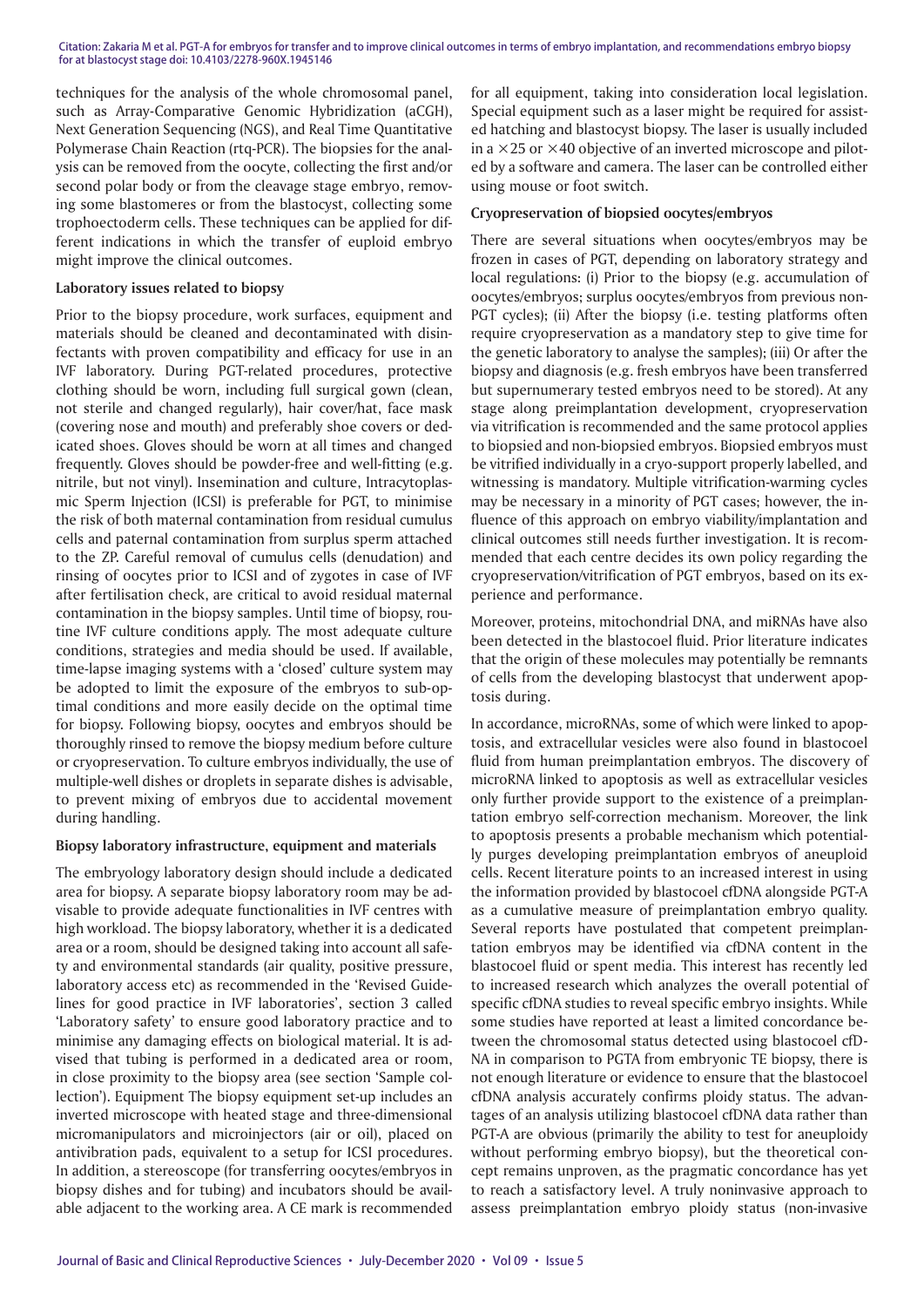PGT-A) would involve analysis of spent media from preimplantation embryos cultured from early cell cleavage stages to the blastocyst stage that did not undergo embryo biopsy. A proof-of-concept study thawed and cultured previously frozen donated blastocysts (with known ploidy status from embryo biopsy) and then collected their spent media, which likely contained cfDNA from blastocoel fluid. The spent media was then assessed for PGT-A and revealed high concordance with the PGT-A results from the TE biopsy. Though this study suggests that non-invasive PGTA from spent media is promising, the manner in which the media was collected in the study is not a routine procedure for IVF cases. However, combining PGT-A from TE biopsy with embryonic cfDNA analysis (DNA obtained from spent blastocyst medium) has improved implantation rates and additional analyses on blastocoel components may further enhance implantation rates.

The single step procedure would seem to be more convenient, since pronuclei detection allows for analyzing only fertilized oocytes, reducing costs and time wasting. Furthermore, combining the first and second PB biopsy could result in an improved abnormalities detection rate [25]. However, the PB biopsy only provides maternal genetic information and does not consider parental or mitotic division abnormalities [26]. European Society of Human Reproduction and Embryology started in 2012 a multicenter randomized clinical trial to establish the effectiveness of PGT-A performed with PB biopsy. The aim of the study was to evaluate whether the analysis of 23 chromosomes in the first and second polar body, and the selection of euploid embryos for transfer, increased live birth rate within one year, in women in advanced maternal age as compared to cycles without PGT-A. From June 2012 to December 2016, 205 women were assigned to cycles with PGT-A, and 191 to cycles without PGT-A (control group). However, the LB rate was not different among the two groups: 50 out of 205 (24%) in the PGT-A group and 45 out of 191 (24%) in the control group. PB biopsy has the benefit of providing a long time to perform genetic testing without requiring embryo cryopreservation despite being time-consuming [25-27] and less cost-effective per LB rate [28] and, therefore, it is the only genetic testing strategy available in many countries with legal restriction on embryo genetic assessment and cryopreservation

#### **Blastomere biopsy**

Blastomere biopsy is usually performed when the embryo is made of about six or eight cells, which usually happens 72 h after insemination. The first step to perform the biopsy is to open the zona using tyrode acid, mechanical piercing, or laser-assisted hatching. Laser assisted zona drilling and the use of calcium-magnesium free media to weaken cell cohesion is the most widespread procedure according to the report of ESHRE PGT consortium in 2011 [29]. It is possible to remove one to two blastomeres. Two cells biopsy is more accurate, but it could affect embryo vitality, since it results in the removal of about 30% of the whole embryo. One cell biopsy, on the other side, could result in misleading or incorrect diagnosis [30]. Other studies [31,32] have suggested that removing of more blastomeres has negative effects on embryo development, which leads to reduced implantation rates, but it provides a

higher diagnostic efficiency when compared with the removal of only one cell. However, this technique is compatible with fresh embryo transfer on day 5 or 6 of embryo development, given that genetic results will usually be available one to two days after blastomere biopsy (Figure 1).



**Figure 1:** Overview of the collection of blastocoel fluid. (A) The day 5/6 blastocyst includes the fluid-filled blastocoel cavity in contact with the inner cell mass. Red cells in the inner cell mass represent aneuploidy cells that will or has undergo apoptosis. (B) The cells that underwent apoptosis released their contents (cell-free DNA, cryopreservation by using a laser to release the blastocoel fluid into the surrounding media drop. (D,E) Blastocysts that will undergo embryo biopsy for PGT-A will typically have 3-10 trophectoderm (TE) cells removed visa laser-assisted cell lysis and pipette suction, with the biopsied cells sent off-site for genetic analysis. (F) Following either micromanioulation process, the blastocoel fluid is expelled from the blastocyst into the surrounding media and this blastocoel conditioned media can be collected and stored for subsequent analyses of the molecules as listed. (G) The blastocyst is cryopreserved and stored. Blastocysts are thawed once PGT-A results are known for embryo transfer.

#### **Trophoectoderm biopsy**

The blastocyst is composed of two different cell types: the inner cell mass, which will evolve in fetal tissues, and the Trophoectoderm (TE) considered the precursor of future placenta. The advantages correlated to TE biopsy are mainly three: first of all, TE is not involved in fetus formation, as it will form extra-embryonic tissues. The second benefit is that blastocyst stage embryos have already activated their genome, allowing for a more accurate analysis. Finally, a sample of about fiveeight cells is needed for the test, determining a loss of about 10% of all of the cells forming the blastocyst (about 100–150). When compared to the cell mass loss determined by the removal of two blastomeric, this procedure seems to be much less invasive [33]. Blastocyst biopsy also implicates other practical advantages: embryos vitrified at this stage show a higher survival rate if compared with cleavage stage embryos. Therefore, it allows for postponing the transfer and even adopts a single embryo transfer policy reducing multiple pregnancies [34]. Three main approaches can be followed for TE biopsy: the first consist in opening the zona pellucida at cleavage stage using a laser-assisted drilling and then waiting for the formation of expanded or herniating blastocysts on day 5 Cleavage-stage zona drilling is performed to obtain a faster biopsy on herni-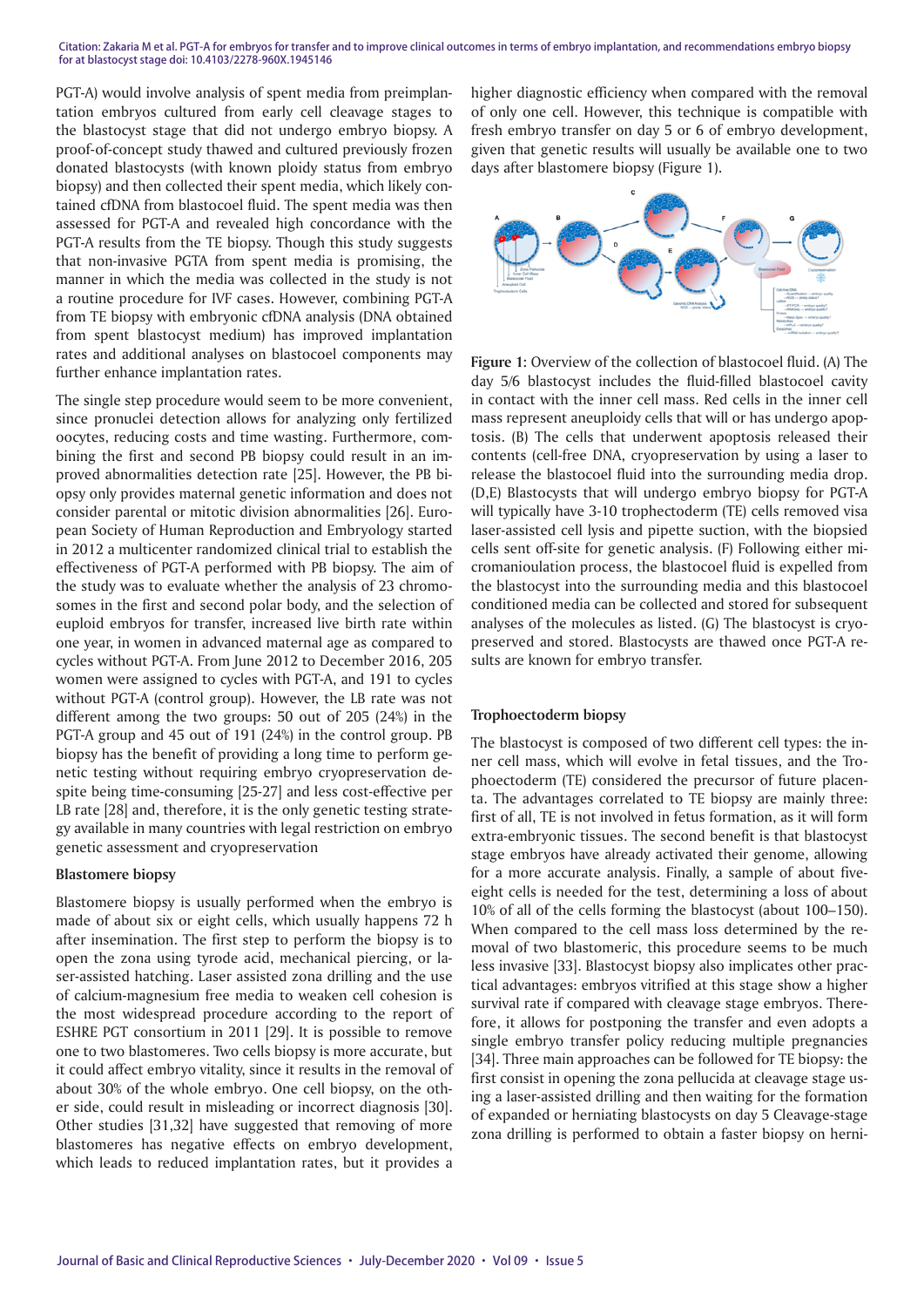ating blastocysts and reduce the chance of sudden collapse. Although being widely adopted, this procedure presents two main limitations; it entails two sessions of embryo manipulation outside the incubator and there is the concrete risk of having the inner cell mass herniating outside the zona. The second approach to TE biopsy is to leave the embryo in culture until blastocyst full expansion and then open the zona immediately before the biopsy, with assisted laser hatching. This strategy requires a single intervention on the embryo and the zona can be opened in a region far from the inner cell mass, reducing its involvement in the biopsy process [35]. The last method takes advantages of both the previous approaches: it consists of opening the zona when the blastocyst is fully expanded and then waiting for the TE herniation. Figure 2 shows the blastocysts biopsy laser assisted steps.



**Figure 2:** In the figure, the sequence of a blastocyst biopsy laser assisted is shown. The blastocyst is initially orientated by mean of the holding pipette in order to keep the inner cell mass as far as possible from the site of biopsy. (A) Subsequently, the biopsy pipette is introduced through a hole performed with laser in the zona pellucida and a little number of trophectoderm cells are gently aspirated. (B,C) Finally, the removed trophectoderm cells is transferred in a tube for the genetic analysis. (D) The white narrow indicates the inner cell mass. The black narrow indicates the removed trophectoderm cells.

It has been demonstrated that the biopsy protocol might affect clinical outcomes [36]. The approach entailing sequential hatching and biopsy results in a significantly higher survival rate after thawing, implantation, clinical pregnancy, and LB rate if compared to the cleavage stage hatching approach. However, day 3 pre-hatching, extends the time of exposure outside the incubator and the risk of having a blastocyst herniating from the inner cell mass requiring extra manipulation during the biopsy. Furthermore, this procedure allows a better synchronization with the natural expanding process of the blastocysts that could take place on day 5, 6, or 7. This technique is also cost-effective, since leaving the embryo undisturbed from fertilization to blastocyst formation allows for the employment of single-step media and time-lapse incubation protocol. Another controversial theme regarding TE biopsy is whether day

6 and day 7 blastocysts should be analyzed or not. A study by Piccolomini and co-workers [37] investigated if slow development might reflect embryo ploidy status. This group compared blastocyst biopsy performed on day 5 versus day 6 and reported similar aneuploidy rate (61.4% on day 5 vs. 69.9% on day 6). The study by Taylor et al. [38] evidenced that day 5 blastocysts had a significantly higher chance of being euploid than day 6 blastocysts (54.6% vs. 42.8%). Both of the studies concluded that blastocysts formed on day 6 and have the same chance of resulting in a live birth rate as those formed on day 5. The study by Hernandez-Nieto et al. [39] found that the rate of embryo euploidy was significantly lower in day 7 blastocysts when compared to day 5 or day 6 cohorts (40.5% vs. 54.7% vs. 52.9%, respectively). In his study there was also a significant decrease in the odds of implantation, clinical pregnancy, and LB, but no association with pregnancy loss in patients who transferred day 7 biopsied euploid blastocysts. Although day 5 blastocysts may have the higher euploid rates, its relationship with embryo development is still unclear [40,41]. On the other hand, day 7 blastocysts can be viable, of top morphology, euploid, and result in a healthy live birth. Therefore, culturing embryos an additional day increases the number of embryos useable per IVF cycle and provides further opportunity for patients who have only a few or low-quality blastocysts. These findings underlined the importance of performing biopsy of all blastocysts available independently of their morphology or growth-timing.

#### **Non-invasive PGT**

Embryo biopsy, performed at every developmental stage, is an invasive process that might condition IVF results. There are two alternatives to invasive biopsy: blastocentesis, consisting in the analysis of the blastocyst fluid (BF), and the examination of the spent culture media. The sampling of BF is performed on the opposite side of the inner cell mass, leaving the embryo fully collapsed [42,43]. Because dynamic collapse and re-expansion of the cavity is a phenomenon routinely observed during laboratory practice, the loss of the BF should not be detrimental to the embryo [44,45]. The aspiration of the BF does not affect embryo architecture, which results in high survival rates of both good and poor morphology embryos [46]. In 2013, Palini et al. [47], using real-time PCR, reported the presence of DNA fragments in BF obtained from day 5 blastocysts. The investigation of these DNA fragments allowed for the identification, with a 95% accuracy, of male embryos, detecting the specific Y-linked protein. Another study, conducted in 2015 by Tobler et al. [48], analyzed BF from 96 embryos: embryonic DNA was recovered and analyzed, using Whole Genome Amplification (WGA), followed by aCGH in 63% of the samples. The results were concordant with those of the matched inner cell mass karyotypes only in 48.3% of the analyzed embryos. This induced the authors to recommend not using blastocentesis as an alternative approach for PGT. Therefore, the failure of amplification rates after blastocentesis are a lot much higher if compared with those of the traditional TE biopsy [49]. On the contrary, Gianaroli et al. [50] reported the detection of embryonic DNA in 76.5% of the samples, with a diagnosis concordance rate of 97.4%, when compared to the correspondent TE biopsy. Al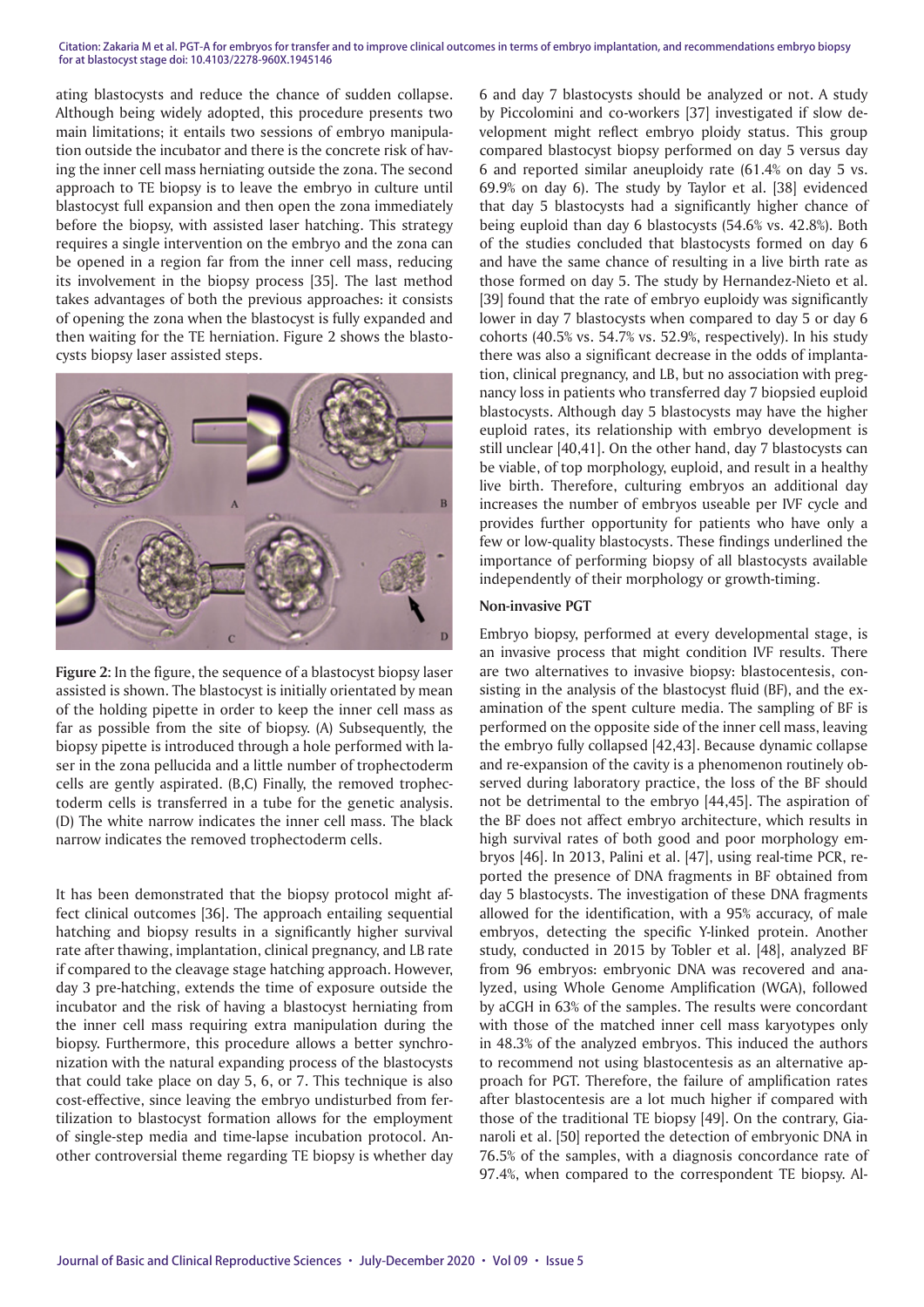though the analysis of BF seems to be a promising alternative to invasive PGT, further studies must be conducted. It is important to establish whether the loss of the BF could alter cell to cell communication, or the communication of the embryo with its environment. Furthermore, it is still unknown if the DNA material obtained from the blastocentesis is representative of the embryo DNA.

#### **PGT molecular techniques**

The aCGH technique allows for detecting variations in the number of copies and rearrangements of each of the 24 chromosomes when comparing the biopsied genetic material with a reference sample. After amplification by WGA the sample is labelled with fluorescent probes and hybridized to a DNA microarray. The color adopted by each spot after hybridization allows for identifying chromosomal loss or gain. A laser scanner and a data processing software are used to detect fluorescence and analyse aneuploidy and chromosomal rearrangements [51-54]. Single Nucleotide Polymorphism Array (SNP) is performed using an array setup consisting in DNA hybridization, fluorescence microscopy, and solid surface DNA capture. SNP found in the analyzed sample are compared with SNP of maternal and paternal derivation to assess the ploidy status [55].

#### **PGT in a good-prognosis patients undergoing SET**

Choosing the best embryo to transfer is crucial, especially when a single embryo transfer program is adopted for different clinical reasons [56]. The first study to prospect a successful elective SET after a rapid on-site aCGH application was performed by Yang et al. [57] in good prognosis women <35 years of age. Fifty-six patients were randomized in two groups: in the first one a morphological evaluation of the embryos was used to select the one for the transfer in combination with aCGH, in the second one, morphology was used as the only discerning parameter. The aneuploidy rate in 425 blastocysts analyzed with aCGH was 44.9%, whereas 389 blastocysts were microscopically examined in the control group. The clinical and ongoing pregnancy rates were significantly higher in the morphology plus aCGH group as compared to controls (70.9 vs. 45.8%, and 69.1 vs. 41.7%, respectively). No twin pregnancies occurred in both groups. A low miscarriage rate was noted for all of the study patients, although this was slightly lower in the PGT-A group (2.6% vs. 9.1%). Despite an increasing acceptance of elective SET treatment, many IVF cycles continue to involve the transfer of two or more embryos. Scott et al. evaluated whether blastocyst biopsy with rtq-PCR comprehensive chromosomal screening might improve IVF outcome in women under 42 years with normal ovarian reserve. The aneuploidy rate was 28% among patients who were included in the genetic testing group. Clinical implantation rate and the proportion of screened embryos that progressed to delivery (79.8% and 66.4%, respectively) were significantly higher when compared to the control group (63.2% and 47.9%, respectively).

#### **PGT for monogenic diseases**

Pre-Implantation Genetic Testing for Monogenic Diseases (PGT-M) is an advisable approach for couples with the risk of transmitting genetic diseases to their offspring. However, chromosomal aneuploidies can involve chromosomes that different from those that were investigated with PGT-M. The first successful attempts to perform a double factor analysis (PGT-A and PGT-M) were reported by Obradors and collaborators [58]; the aim was to improve the implantation rate selecting potentially euploid embryos free of mutations responsible for cystic fibrosis [59] or Von Hippel–Lindau syndrome [60]. However, in both case reports, first genetic screening was performed by aCGH on oocyte polar bodies for PGT-A and the second using PCR on day 3 blastomeres for PGT-M. A similar procedure was applied by Rechitsky et al. [61] in 96 cycles resulting in the transfer of 153 unaffected aneuploidy-free embryos and 32 healthy live births. The value of this double screening was also explored by Goldman et al. [62] in a retrospective cohort study, including patients who underwent PGT-M with or without 24-chromosome aneuploidy screening. There were no differences between the PGT-M and aneuploidy screened group and PGT-M only group, when comparing the percentage of blastocysts affected by the single gene disorder of interest (37.0% vs. 32.8%).

#### **Mosaicism**

Mosaicism is defined as the presence of different cell lines in the same embryo. Two different kinds of mosaicism can occur: diploid/aneuploid mosaic with a mix of aneuploid and euploid cell lines and aneuploid mosaic with a mix of cell lines with different chromosomal abnormalities. There can be various types of aneuploidies in mosaic embryos: single chromosome loss or gain, complex or structural aneuploidies [63]. The origin of mosaicism is related to mitotic errors happening after fertilization at the third division stage. These mitotic errors, taking place before DNA duplication, are basically: anaphase delay, mitotic non-disjunction, accidental chromosome demolition, or premature cell division. The aneuploid cells rate depends on the time at which mitotic error happens; in embryos in which errors take place at the second cleavage stage, there will be a higher percentage of aneuploid cells [64,65]. Occasionally, mosaicism may derive from a meiotic non-disjunction event, causing a trisomic conceptus, followed by a post-zygotic event (trisomy rescue) [66,67]. Mosaic embryos have not been considered to be suitable for transfer and they were discarded, while considering them as aneuploid embryos. Mosaicism was supposed to be responsible for altered embryo development, thus leading to implantation failure, or resulting in congenital malformation, mental retardation, and uniparental disomy [68].

#### **Mosaic blastocysts transfer**

Implantation is considered to be an essential step for the success of assisted reproduction techniques and mainly depends on endometrial receptivity, embryo quality, and synchrony between them. However, the process of ovarian stimulation with elevated estrogen level, together with a possible progesterone premature growth, might reduce the expression of genes involved in the implantation process and negatively modify embryo-endometrium communication [69]. These negative effects can be responsible of decreased clinical results and adverse obstetrics and perinatal outcomes. It has been suggested, indeed, that, after a fresh embryo transfer in a stimulated IVF cycle with E2 levels  $>$ 2724 pg/mL at the time of hCG ad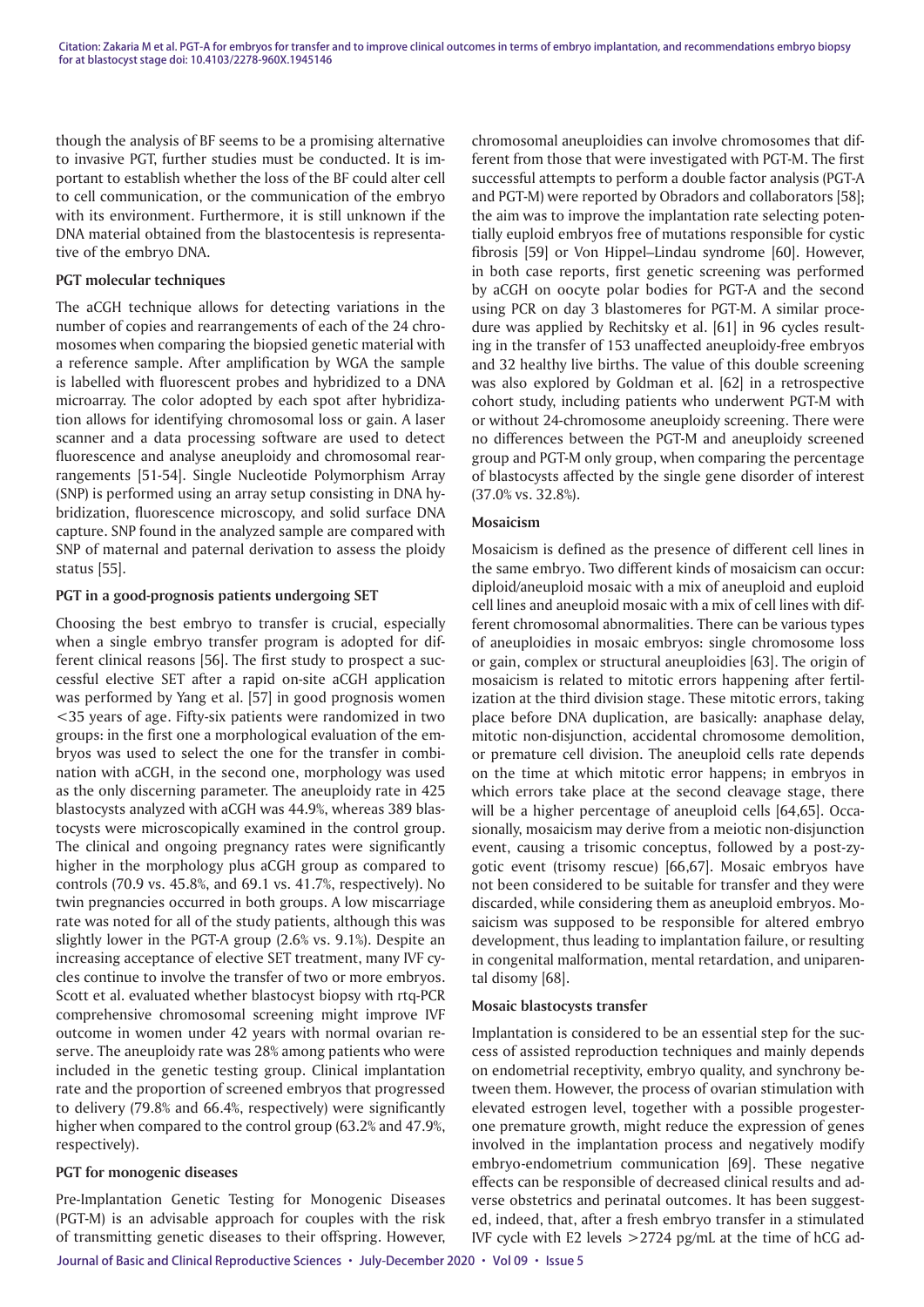ministration, the risk of abnormal placentation and low birth weight [70] as well as the risk of obstetric hemorrhage [71] is definitely higher.

## **Conclusions**

The PGT is a valid technique to evaluated embryo euploidy and mosaicism before transfer. Next generation sequencing is considered by several studies as the best molecular test and trophoectodermal biopsy at the blastocyst stage is today the most used method for embryo biopsy. Preimplantation genetic testing is currently under study for assessing its usefulness, safety, and clinical validity. The clinical application of PGT-A are mainly those conditions in which the risk of embryo aneuploidies might increase, such as advanced maternal age, recurrent pregnancy lost, repeated implantation failure, severe male infertility factor, or when a single embryo transfer is necessary. The clinical benefit of this strategy in good prognosis patients and egg donation programs should be assessed by properly designed randomized control trials, especially if single embryo transfer is requested. Maternal and neonatal outcomes seem to be reassuring but more studies are needed. Mosaic embryo should be considered for transfer after an appropriate genetic counseling for the transfer for patients without euploid embryos.

## References

- 1. Kupka, M.S., et al. "Assisted reproductive technology in Europe, 2010: Results generated from European registers by ESHRE". Hum Reprod 2920(14):2099–2113.
- 2. Paternot, G., et al. "Intra- and inter-observer analysis in the morphological assessment of early-stage embryos". Reprod Biol Endocrinol 7(2009):105.
- 3. Abeyta, M., et al. "Morphological assessment of embryo viability". Semin Reprod Med 32(2014):114–126.
- 4. Minasi, M.G., et al. "E. Correlation between aneuploidy, standard morphology evaluation and morphokinetic development in 1730 biopsied blastocysts: A consecutive case series study". Hum Reprod 31(2016):2245–2254.
- 5. Desai, N., et al. "Analysis of embryo morphokinetics, multinucleation and cleavage anomalies using continuous time-lapse monitoring in blastocyst transfer cycles". Reprod Biol Endocrinol 20(2014):12–54.
- 6. Katz-Jaffe, M.G., et al. "Embryology in the era of proteomics". Fertil Steril 15(2013):1073–1077.
- 7. Uyar, A., et al. "Metabolomic assessment of embryo viability". Semin Reprod Med 32(2014):141–152.
- 8. Papanikolaou, E.G., et al. "In vitro fertilization with single blastocyst-stage versus single cleavage-stage embryos". N Engl J Med 354(2006):1139–1146.
- 9. Munne, S., et al. "Chromosome abnormalities in over 6000 cleavage-stage embryos". Reprod Biomed 14(2007):628– 634.
- 10. Forman, E.J., et al. "Obstetrical and neonatal out-comes from the BEST Trial: Single embryo transfer with aneuploidy screening improves outcomes after in vitro fertiliza-

tion without compromising delivery rates". Am J Obstet Gynecol 210(2014):157.e1–157.e6.

- 11. Fragouli, E., et al. "The origin and impact of embryonic aneuploidy". Hum Genet 132(2013):1001–1013.
- 12. Minasi, M.G., et al. "Genetic diseases and aneuploidies can be detected with a single blastocyst biopsy: A successful clinical approach". Hum Reprod 32(2017):1770–1777.
- 13. Pandian, Z., et al. "Number of embryos for transfer following in-vitro fertilisation or intra-cytoplasmic sperm injection". Cochrane Database Syst Rev 2(2009):CD003416.
- 14. Gelbaya, T.A., et al. "The likelihood of live birth and multiple birth after single versus double embryo transfer at the cleavage stage: Asystematic review and meta-analysis". Fertil Steril 94(2010):936–994.
- 15. Fragouli, E., et al. "Comprehensive molecular cytogenetic analysis of the human blastocyst stage". Hum Reprod 23(2008):2596–2608.
- 16. Alfarawati, S., et al. "The relationship between blastocyst morphology, chromosomal abnormality, and embryo gender". Fertil Steril 95(2011):520–524.
- 17. Litwicka, K., et al. "HCG administration after endogenous LH rise negatively influences pregnancy rate in modified natural cycle for frozen-thawed-euploid-blastocyst-transfer: A pilot study". J Assist Reprod Genet 35(2018):449– 455.
- 18. Dahdouh, E.M. et al. "Impact of blastocyst biopsy and comprehensive chromosome screening technology on preimplantation genetic screening: A systematic review of randomized controlled trials". Reprod Biomed Online 30(2015):281–289.
- 19. Sahin, L., et al. "Is preimplantation genetic diagnosis the ideal embryo selection method in aneuploidy screening?" Kaohsiung J Med Sci 30(2014):491–498.
- 20. Franasiak, J.M., et al. "The nature of aneuploidy with increasing age of the female partner: A review of 15,169 consecutive trophectoderm biopsies evaluated with comprehensive chromosomal screening". Fertil Steril 101(2014):656–663.
- 21. Colaco, S., et al. "Paternal factors contributing toembryoquality". J Assist Reprod Genet 35(2018):1953–1968.
- 22. Munne, S., et al. "Diagnosis of major chromosome aneuploidies in human preimplantation embryos". Hum Reprod 8(1993):2185–2191.
- 23. Mastenbroek, S., et al. "Preimplantation genetic screening: A systematic review and meta-analysis of RCTs". Hum Reprod Update 17(2011):454–466.
- 24. Geraedts, J., et al. "What next for preimplantation genetic screening? A polar body approach!" Hum Reprod 25(2010):575–577.
- 25. Schmutzler, A.G. "Theory and practice of preimplantation genetic screening (PGS)". Eur. J. Med Genet 62(2019):103670.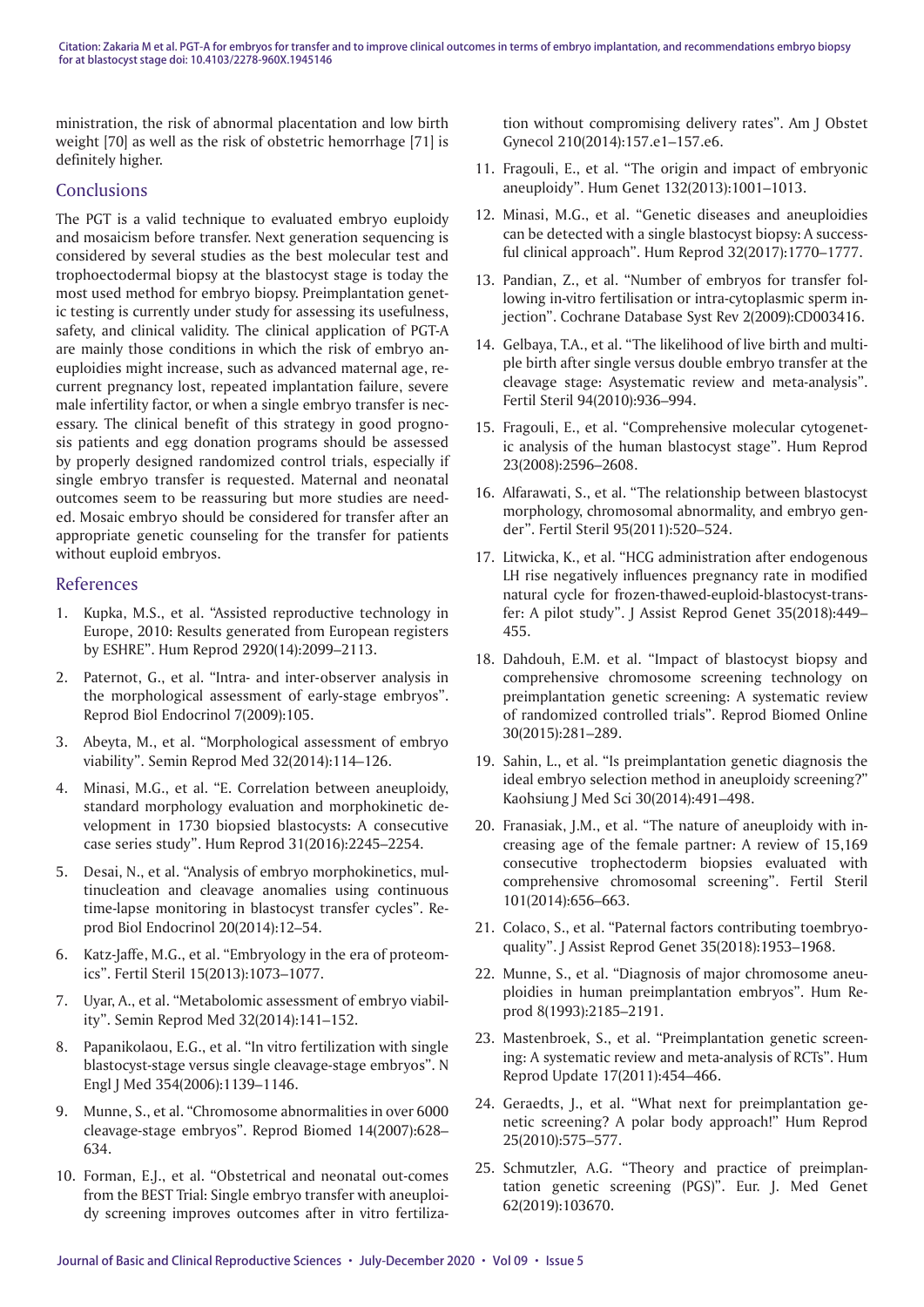- 26. Delhanty, J.D. "Is the polar body approach best for pre-implantation genetic screening?" Placenta 32.3(2011):68–70.
- 27. Verpoest, W., et al. "Preimplantation genetic testing for aneuploidy by microarray analysis of polar bodies in advanced maternal age: A randomized clinical trial". Hum Reprod 33(2018):1767–1776.
- 28. Neumann, K., et al. "An economic analysis of preimplantation genetic testing for aneuploidy by polar body biopsy in advanced maternal age". BJOG 127(2020):710–718.
- 29. Harton, G.L., et al. "European Society for Human Reproduction and Embryology (ESHRE); PGD Consortium/Embryology Special Interest Group. ESHRE PGD Consortium/Embryology Special Interest Group-best practice guidelines for polar body and embryo biopsy for preimplantation genetic diagnosis/screening (PGD/PGS)". Hum Reprod 26(2011):41–46.
- 30. Capalbo, A., et al. "Sequential comprehensive chromosome analysis onpolarbodies, blastomeres and trophoblast: Insights into female meiotic errors and chromosomal segregation in the preimplantation window of embryo development". Hum Reprod 28(2013):509–518.
- 31. Scott, K.L., et al. "Selecting the optimal time to perform biopsy for preimplantation genetic testing". Fertil Steril 100(2013):608–661.
- 32. Scott, R.T., Jr. et al. "Blastocyst biopsy with comprehensive chromosome screening and fresh embryo transfer significantly increases in vitro fertilization implantation and delivery rates: A randomized controlled trial". Fertil Steril 100(2013):697–703.
- 33. De Vos, A., et al. "Impact of cleavage-stage embryo biopsy in view of PGD on human blastocyst implantation: A prospective cohort of single embryo transfers". Hum Reprod 24(2009):2988–2996.
- 34. Zeng, M., et al. "Comparison of pregnancy outcomes after vitrification at the cleavage and blastocyst stage: A meta-analysis". J Assist Reprod Genet 35(2018):127–134.
- 35. McArthur, S.J., et al. "Pregnancies and live births after trophectoderm biopsy and preimplantation genetic testing of human blastocysts". Fertil Steril 84(2005):1628–1636.
- 36. Rubino, P., et al. "Trophectoderm biopsy protocols can affect clinical outcomes: Time to focus on the blastocyst biopsy technique". Fertil Steril 20(2020):S0015–S0282.
- 37. Piccolomini, M.M., et al. "Does slow embryo development predict a high aneuploidy rate on trophectoderm biopsy?" Reprod Biomed Online 33(2016):398–403.
- 38. Taylor, T.H. et al. "Comparison of aneuploidy, pregnancy and live birth rates between day 5 and day 6 blastocysts". Reprod Biomed Online 29(2014):305–310.
- 39. Hernandez-Nieto, C., et al. "What is the reproductive potential of day 7 euploidembryos?" Hum Reprod 34(2019):1697– 1706.
- 40. Rienzi, L., et al. "No evidence of association between blastocyst aneuploidy and morphokinetic assessment in a selected population of poor-prognosis patients: A longitudinal

cohort study". Reprod Biomed Online 30(2015):57–66.

- 41. Hammond, E.R., et al. "Should extended blastocyst culture include Day 7?" Hum Reprod 33(2018):991–997.
- 42. Poli, M., et al. "Characterization and quantification of proteins secreted by single human embryos prior to implantation". EMBO Mol Med 7(2015):1465–1479.
- 43. Magli, M.C., et al. "Preimplantation genetic testing: Polar bodies, blastomeres, trophectoderm cells, or blastocoelic fluid?" Fertil Steril 105(2016):676–683.
- 44. Marcos, J., et al. "Collapse of blastocysts is strongly related to lower implantation success: A time-lapse study". Hum Reprod 30(2015):2501–2508.
- 45. Bodri, D., et al. "Blastocyst collapse is not an independent predictor of reduced live birth: A time-lapse study". Fertil Steril 105(2016):1476–1483.
- 46. Chen, S.U., et al. "Microsuction of blastocoelic fluid before vitrification increased survival and pregnancy of mouse expanded blastocysts, but pretreatment with the cytoskeletal stabilizer did not increase blastocyst survival". Fertil Steril 84.2(2005):1156–1162.
- 47. Palini, S., et al. "Genomic DNA in human blastocoele fluid". Reprod Biomed Online 26(2013):603–610.
- 48. Tobler, K.J., et al. "Blastocoel fluid from differentiated blastocysts harbors embryonic genomic material capable of a whole-genome deoxyribonucleic acid amplification and comprehensive chromosome microarray analysis". Fertil Steril 104(2015):418–425.
- 49. Handyside, A.H., et al. "Noninvasive preimplantation genetic testing: Dream or reality?" Fertil Steril 106(2016):1324–1325.
- 50. Gianaroli, L., et al. "Blastocentesis: A source of DNA for preimplantation genetic testing. Results from a pilot study". Fertil Steril 102(2014):1692–1699.
- 51. Ho, J.R., et al. "Pushing the limits of detection: Investigation of cell-free DNA for aneuploidy screening in embryos". Fertil Steril 110(2018):467–475.
- 52. Hammond, E.R., et al. "Characterizing nuclear and mitochondrial DNA in spent embryo culture media: Genetic contamination identified". Fertil Steril 107(2017):220– 228.
- 53. Capalbo, A., et al. "Diagnostic efficacy of blastocoel fluid and spent media as sources of DNA for preimplantation genetic testing in standard clinical conditions". Fertil Steril 110(2018):870–879.
- 54. Rodrigo, L., et al. "New tools for embryo selection: Comprehensive chromosome screening by array comparative genomic hybridization". Biomed Res Int (2014)517125.
- 55. Northrop, L.E., et al. "SNP microarray-based 24 chromosome aneuploidy screening demonstrates that cleavage-stage FISH poorly predicts aneuploidy in embryos that develop to morphologically normal blastocysts". Mol Hum Reprod 16(2010):590–600.